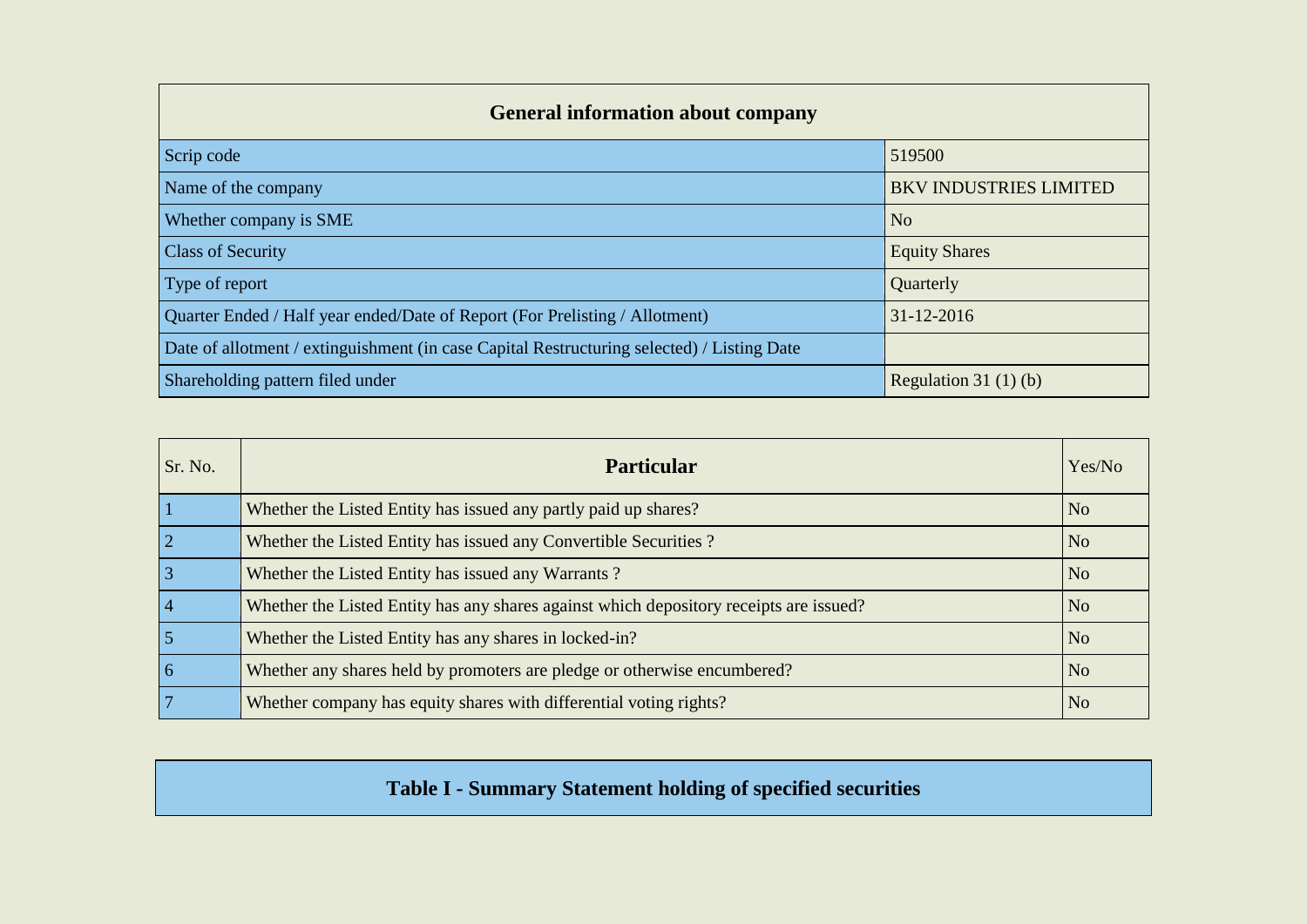|                                        |                                                |                                  |                                                  | No.<br><b>Of</b>                               |                                              |                                         | Shareholding   Number of Voting Rights held in each<br>as a % of                  | class of securities (IX)  |               |          |                                 |
|----------------------------------------|------------------------------------------------|----------------------------------|--------------------------------------------------|------------------------------------------------|----------------------------------------------|-----------------------------------------|-----------------------------------------------------------------------------------|---------------------------|---------------|----------|---------------------------------|
|                                        | Category                                       |                                  | No. of                                           | Partly                                         | No. Of<br>shares                             | Total nos.<br>shares                    | total no. of<br>shares                                                            | No of Voting (XIV) Rights |               |          |                                 |
| Category<br>$\left( \mathrm{I}\right)$ | of<br>shareholder<br>(II)                      | Nos. Of<br>shareholders<br>(III) | fully paid<br>up equity<br>shares<br>held $(IV)$ | paid-<br>up<br>equity<br>shares<br>held<br>(V) | underlying<br>Depository<br>Receipts<br>(VI) | held (VII)<br>Ξ,<br>$(IV)+(V)+$<br>(VI) | <i>(calculated)</i><br>as per<br>SCRR,<br>1957) (VIII)<br>As a % of<br>$(A+B+C2)$ | Class eg:<br>X            | Class<br>eg:y | Total    | Total as<br>a % of<br>$(A+B+C)$ |
| (A)                                    | Promoter<br>$\&$<br>Promoter<br>Group          | 11                               | 10820284                                         |                                                |                                              | 10820284                                | 70.04                                                                             | 10820284                  |               | 10820284 | 70.04                           |
| (B)                                    | Public                                         | 13125                            | 4628300                                          |                                                |                                              | 4628300                                 | 29.96                                                                             | 4628300                   |               | 4628300  | 29.96                           |
| (C)                                    | Non<br>Promoter-<br>Non Public                 |                                  |                                                  |                                                |                                              |                                         |                                                                                   |                           |               |          |                                 |
| (C1)                                   | <b>Shares</b><br>underlying<br><b>DRs</b>      |                                  |                                                  |                                                |                                              |                                         |                                                                                   |                           |               |          |                                 |
| (C2)                                   | Shares held<br>by<br>Employee<br><b>Trusts</b> |                                  |                                                  |                                                |                                              |                                         |                                                                                   |                           |               |          |                                 |
|                                        | Total                                          | 13136                            | 15448584                                         |                                                |                                              | 15448584                                | 100                                                                               | 15448584                  |               | 15448584 | 100                             |

**Table I - Summary Statement holding of specified securities**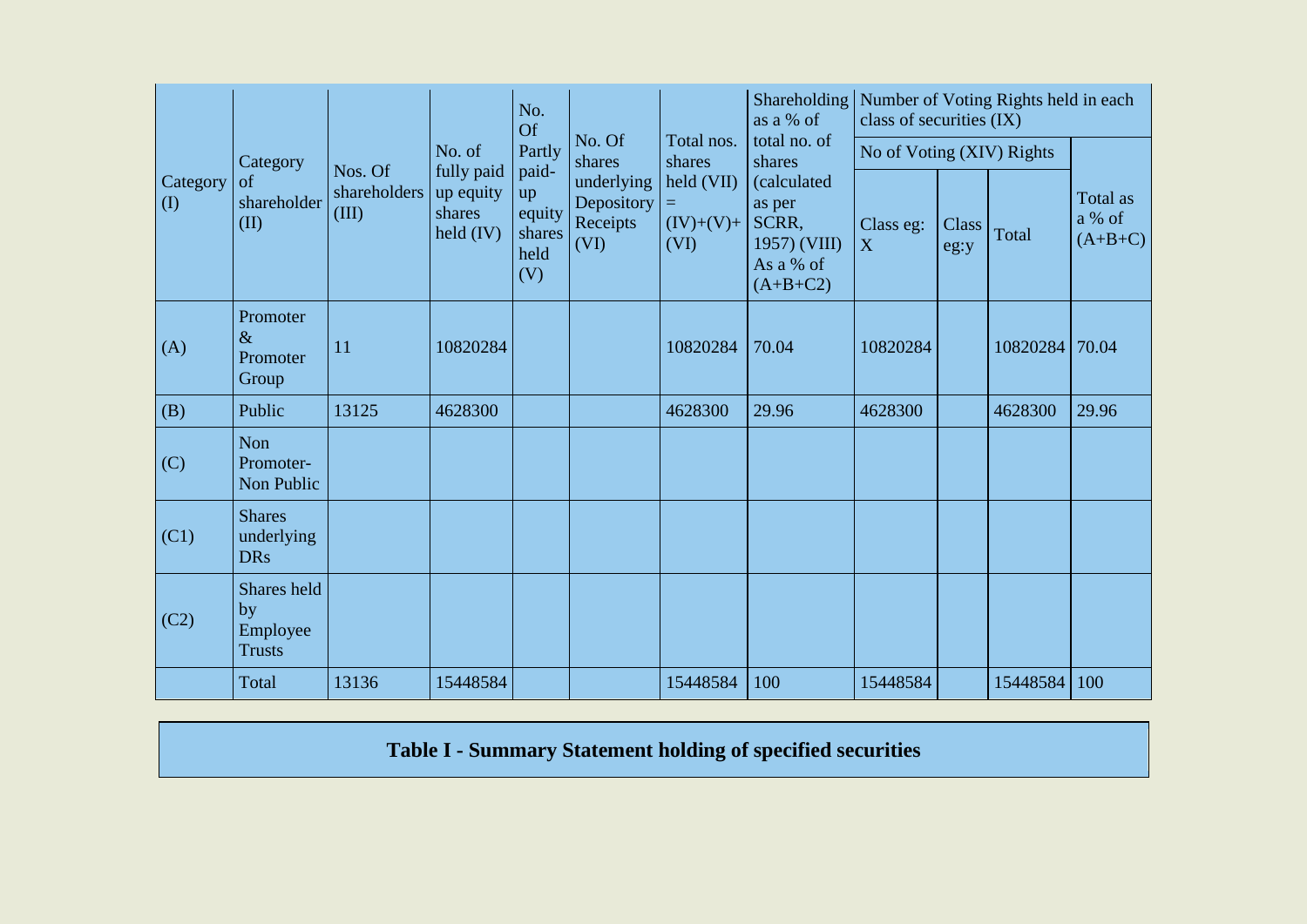| Category                   | Category of                                    | No. Of<br><b>Shares</b><br>Underlying           | No. of<br><b>Shares</b><br>Underlying     | No. Of<br><b>Shares</b><br>Underlying<br>Outstanding                     | Shareholding,<br>as a %<br>assuming full<br>conversion of<br>convertible<br>securities (as        |            | Number of<br>Locked in<br>shares (XII)                | <b>Shares</b><br>(XIII) | Number of<br>pledged or<br>otherwise<br>encumbered | Number of<br>equity shares                |
|----------------------------|------------------------------------------------|-------------------------------------------------|-------------------------------------------|--------------------------------------------------------------------------|---------------------------------------------------------------------------------------------------|------------|-------------------------------------------------------|-------------------------|----------------------------------------------------|-------------------------------------------|
| $\left( \mathrm{I}\right)$ | shareholder<br>(II)                            | Outstanding<br>convertible<br>securities<br>(X) | Outstanding<br><b>Warrants</b><br>$(X_i)$ | convertible<br>securities<br>and No. Of<br><b>Warrants</b><br>$(Xi)$ (a) | a percentage<br>of diluted<br>share capital)<br>$(XI)=$<br>$(VII)+(X) As$<br>a % of<br>$(A+B+C2)$ | No.<br>(a) | As a<br>% of<br>total<br><b>Shares</b><br>held<br>(b) | No.<br>(a)              | As a %<br>of total<br><b>Shares</b><br>held<br>(b) | held in<br>dematerialized<br>form $(XIV)$ |
| (A)                        | Promoter &<br>Promoter<br>Group                |                                                 |                                           |                                                                          | 70.04                                                                                             |            |                                                       |                         |                                                    | 10820284                                  |
| (B)                        | Public                                         |                                                 |                                           |                                                                          | 29.96                                                                                             |            |                                                       |                         |                                                    | 1824600                                   |
| (C)                        | Non<br>Promoter-<br>Non Public                 |                                                 |                                           |                                                                          |                                                                                                   |            |                                                       |                         |                                                    |                                           |
| (C1)                       | <b>Shares</b><br>underlying<br><b>DRs</b>      |                                                 |                                           |                                                                          |                                                                                                   |            |                                                       |                         |                                                    |                                           |
| (C2)                       | Shares held<br>by<br>Employee<br><b>Trusts</b> |                                                 |                                           |                                                                          |                                                                                                   |            |                                                       |                         |                                                    |                                           |
|                            | Total                                          |                                                 |                                           |                                                                          | 100                                                                                               |            |                                                       |                         |                                                    | 12644884                                  |

## **Table II - Statement showing shareholding pattern of the Promoter and Promoter Group**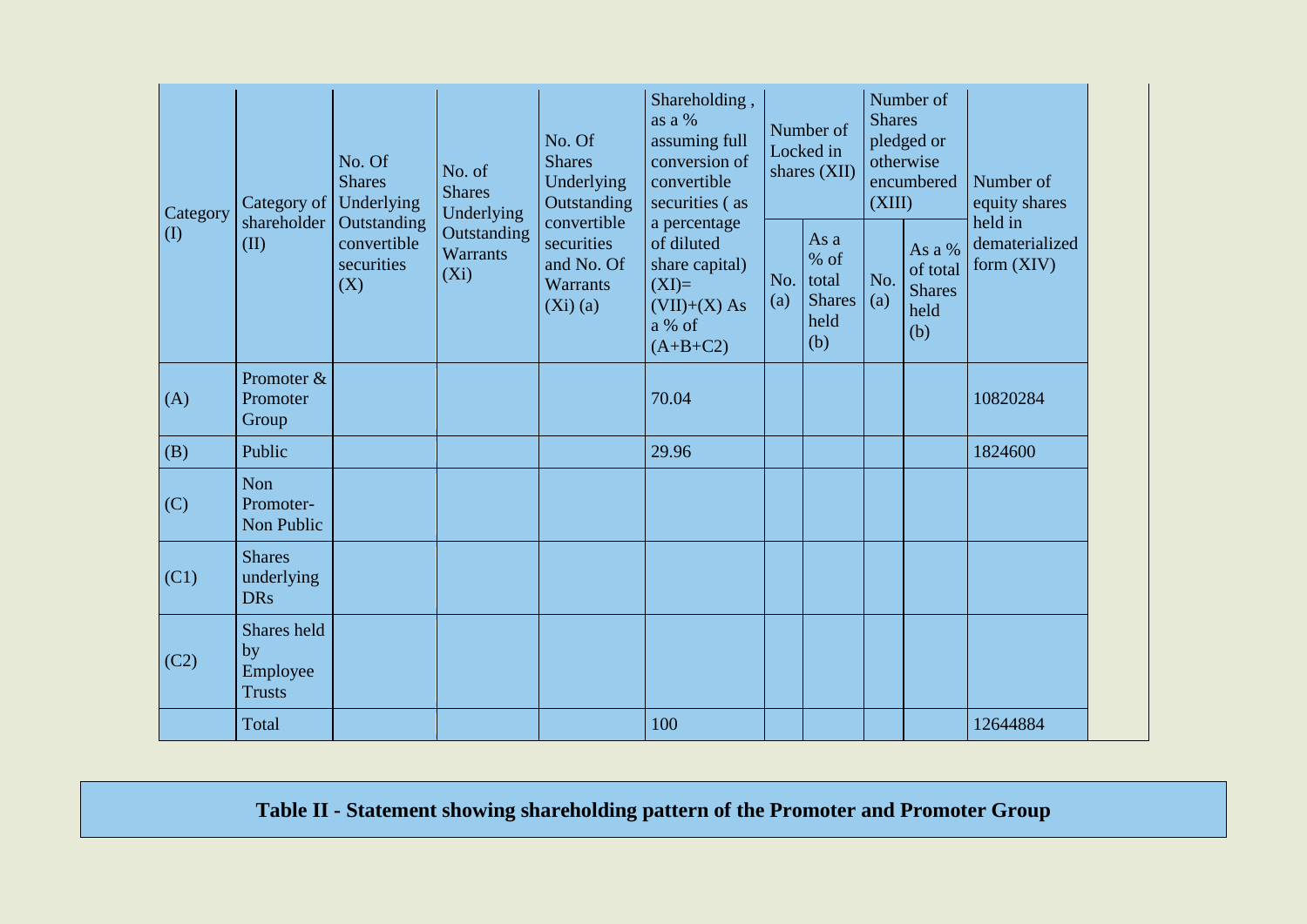|                                                                                           |                                                                                      |                                  |                                                         | No.<br>Of                                      |                                              |                                          | Shareholding<br>as a % of                                                 |                           |               | Number of Voting Rights held in<br>each class of securities (IX) |                                           |
|-------------------------------------------------------------------------------------------|--------------------------------------------------------------------------------------|----------------------------------|---------------------------------------------------------|------------------------------------------------|----------------------------------------------|------------------------------------------|---------------------------------------------------------------------------|---------------------------|---------------|------------------------------------------------------------------|-------------------------------------------|
|                                                                                           |                                                                                      |                                  | No. of                                                  | Partly                                         | No. Of<br>shares                             | Total nos.<br>shares                     | total no. of<br>shares                                                    | No of Voting (XIV) Rights |               |                                                                  | Total                                     |
| Sr.                                                                                       | Category &<br>Name of the<br>Shareholders (I)                                        | Nos. Of<br>shareholders<br>(III) | fully paid<br>up equity<br>shares<br>$\text{held (IV)}$ | paid-<br>up<br>equity<br>shares<br>held<br>(V) | underlying<br>Depository<br>Receipts<br>(VI) | held (VII)<br>$=$<br>$(IV)+(V)+$<br>(VI) | (calculated<br>as per<br>SCRR,<br>1957) (VIII)<br>As a % of<br>$(A+B+C2)$ | Class eg:<br>X            | Class<br>eg:y | Total                                                            | as a %<br>of<br>Total<br>Voting<br>rights |
| $\mathbf{A}$                                                                              | Table II - Statement showing shareholding pattern of the Promoter and Promoter Group |                                  |                                                         |                                                |                                              |                                          |                                                                           |                           |               |                                                                  |                                           |
| (1)                                                                                       | Indian                                                                               |                                  |                                                         |                                                |                                              |                                          |                                                                           |                           |               |                                                                  |                                           |
| (a)                                                                                       | Individuals/Hindu<br>undivided Family                                                | 11                               | 10820284                                                |                                                |                                              | 10820284                                 | 70.04                                                                     | 10820284                  |               | 10820284                                                         | 70.04                                     |
| Sub-Total $(A)(1)$                                                                        |                                                                                      | 11                               | 10820284                                                |                                                |                                              | 10820284                                 | 70.04                                                                     | 10820284                  |               | 10820284                                                         | 70.04                                     |
| (2)                                                                                       | Foreign                                                                              |                                  |                                                         |                                                |                                              |                                          |                                                                           |                           |               |                                                                  |                                           |
| <b>Total Shareholding of</b><br><b>Promoter and Promoter</b><br>Group $(A)=(A)(1)+(A)(2)$ |                                                                                      | 11                               | 10820284                                                |                                                |                                              | 10820284                                 | 70.04                                                                     | 10820284                  |               | 10820284                                                         | 70.04                                     |
| B                                                                                         | Table III - Statement showing shareholding pattern of the Public shareholder         |                                  |                                                         |                                                |                                              |                                          |                                                                           |                           |               |                                                                  |                                           |
| (1)                                                                                       | Institutions                                                                         |                                  |                                                         |                                                |                                              |                                          |                                                                           |                           |               |                                                                  |                                           |
| (a)                                                                                       | <b>Mutual Funds</b>                                                                  | $\overline{2}$                   | 41900                                                   |                                                |                                              | 41900                                    | 0.27                                                                      | 41900                     |               | 41900                                                            | 0.27                                      |
| (f)                                                                                       | Financial<br>Institutions/<br><b>Banks</b>                                           |                                  | 5000                                                    |                                                |                                              | 5000                                     | 0.03                                                                      | 5000                      |               | 5000                                                             | 0.03                                      |
| (i)                                                                                       | Any Other<br>(specify)                                                               |                                  | 19400                                                   |                                                |                                              | 19400                                    | 0.13                                                                      | 19400                     |               | 19400                                                            | 0.13                                      |
| Sub-Total $(B)(1)$                                                                        |                                                                                      | $\overline{4}$                   | 66300                                                   |                                                |                                              | 66300                                    | 0.43                                                                      | 66300                     |               | 66300                                                            | 0.43                                      |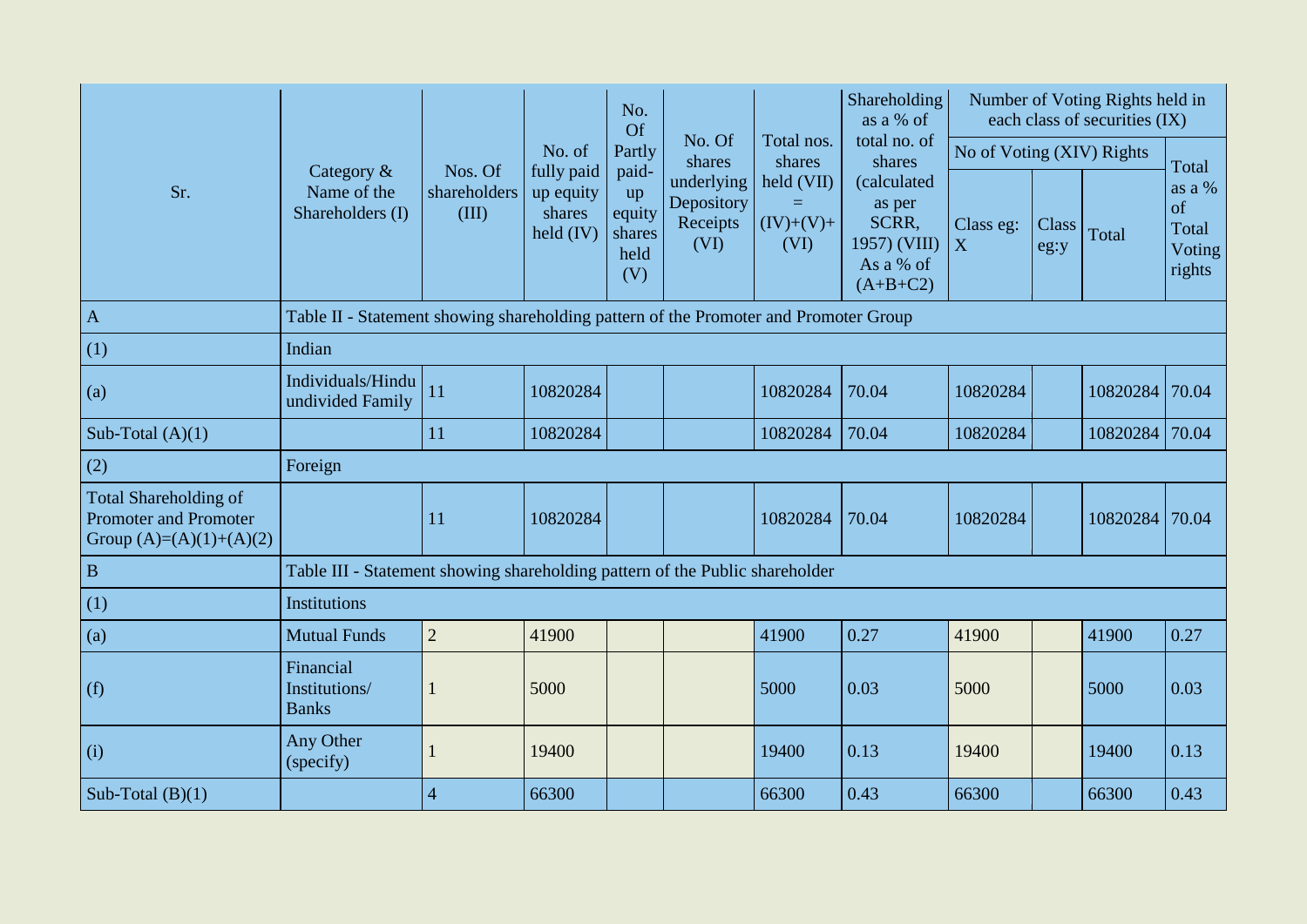| (3)                                                            | Non-institutions                                                                                               |       |          |  |          |       |          |          |       |
|----------------------------------------------------------------|----------------------------------------------------------------------------------------------------------------|-------|----------|--|----------|-------|----------|----------|-------|
| (a(i))                                                         | Individuals -<br><i>i.Individual</i><br>shareholders<br>holding nominal<br>share capital up<br>to Rs. 2 lakhs. | 12931 | 3699323  |  | 3699323  | 23.95 | 3699323  | 3699323  | 23.95 |
| (e)                                                            | Any Other<br>(specify)                                                                                         | 190   | 862677   |  | 862677   | 5.58  | 862677   | 862677   | 5.58  |
| Sub-Total $(B)(3)$                                             |                                                                                                                | 13121 | 4562000  |  | 4562000  | 29.53 | 4562000  | 4562000  | 29.53 |
| <b>Total Public Shareholding</b><br>$(B)=(B)(1)+(B)(2)+(B)(3)$ |                                                                                                                | 13125 | 4628300  |  | 4628300  | 29.96 | 4628300  | 4628300  | 29.96 |
| C                                                              | Table IV - Statement showing shareholding pattern of the Non Promoter- Non Public shareholder                  |       |          |  |          |       |          |          |       |
| Total $(A+B+C2)$                                               |                                                                                                                | 13136 | 15448584 |  | 15448584 | 100   | 15448584 | 15448584 | 100   |
| Total $(A+B+C)$                                                |                                                                                                                | 13136 | 15448584 |  | 15448584 | 100   | 15448584 | 15448584 | 100   |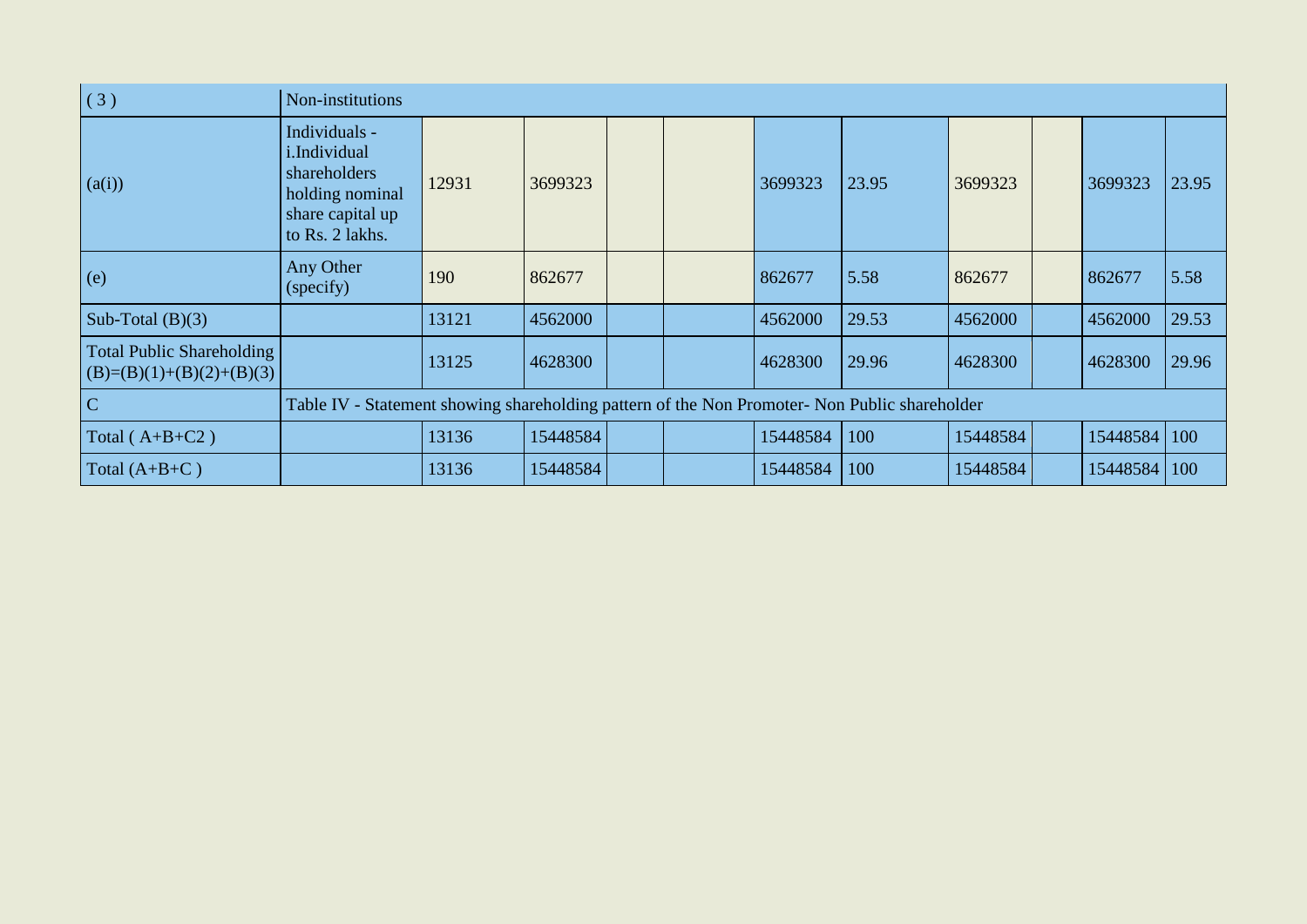| Table II - Statement showing shareholding pattern of the Promoter and Promoter Group |                                                                                               |                                                                                                                                                                                                                                                                                                                                                                                  |                                                                              |                                                     |            |                                                      |            |                                      |                                |  |  |
|--------------------------------------------------------------------------------------|-----------------------------------------------------------------------------------------------|----------------------------------------------------------------------------------------------------------------------------------------------------------------------------------------------------------------------------------------------------------------------------------------------------------------------------------------------------------------------------------|------------------------------------------------------------------------------|-----------------------------------------------------|------------|------------------------------------------------------|------------|--------------------------------------|--------------------------------|--|--|
| Sr.                                                                                  | No. Of Shares<br>Underlying<br>Outstanding                                                    | Number of Shares<br>No. Of Shares<br>Shareholding, as a %<br>Number of Locked<br>pledged or<br>Number of<br>Underlying<br>No. of Shares<br>assuming full conversion of<br>in shares (XII)<br>otherwise<br>equity shares<br>Outstanding<br>Underlying<br>convertible securities (as a<br>encumbered(XIII)<br>convertible<br>held in<br>Outstanding<br>percentage of diluted share |                                                                              |                                                     |            |                                                      |            |                                      |                                |  |  |
|                                                                                      | convertible<br>securities $(X)$                                                               | Warrants (Xi)                                                                                                                                                                                                                                                                                                                                                                    | securities and No.<br>Of Warrants (Xi)<br>(a)                                | capital) $(XI) = (VII)+(X) As$<br>a % of $(A+B+C2)$ | No.<br>(a) | As a % of<br>total Shares<br>$\text{held}(\text{b})$ | No.<br>(a) | As a % of<br>total Shares<br>held(b) | dematerialized<br>form $(XIV)$ |  |  |
| $\mathbf{A}$                                                                         | Table II - Statement showing shareholding pattern of the Promoter and Promoter Group          |                                                                                                                                                                                                                                                                                                                                                                                  |                                                                              |                                                     |            |                                                      |            |                                      |                                |  |  |
| (1)                                                                                  | Indian                                                                                        |                                                                                                                                                                                                                                                                                                                                                                                  |                                                                              |                                                     |            |                                                      |            |                                      |                                |  |  |
| (a)                                                                                  | 70.04<br>10820284                                                                             |                                                                                                                                                                                                                                                                                                                                                                                  |                                                                              |                                                     |            |                                                      |            |                                      |                                |  |  |
| Sub-Total $(A)(1)$                                                                   |                                                                                               |                                                                                                                                                                                                                                                                                                                                                                                  |                                                                              | 70.04                                               |            |                                                      |            |                                      | 10820284                       |  |  |
| (2)                                                                                  | Foreign                                                                                       |                                                                                                                                                                                                                                                                                                                                                                                  |                                                                              |                                                     |            |                                                      |            |                                      |                                |  |  |
| <b>Total Shareholding of</b><br>Promoter and Promoter Group<br>$(A)=(A)(1)+(A)(2)$   |                                                                                               |                                                                                                                                                                                                                                                                                                                                                                                  |                                                                              | 70.04                                               |            |                                                      |            |                                      | 10820284                       |  |  |
| $\, {\bf B}$                                                                         |                                                                                               |                                                                                                                                                                                                                                                                                                                                                                                  | Table III - Statement showing shareholding pattern of the Public shareholder |                                                     |            |                                                      |            |                                      |                                |  |  |
| (1)                                                                                  | Institutions                                                                                  |                                                                                                                                                                                                                                                                                                                                                                                  |                                                                              |                                                     |            |                                                      |            |                                      |                                |  |  |
| (a)                                                                                  |                                                                                               |                                                                                                                                                                                                                                                                                                                                                                                  |                                                                              | 0.27                                                |            |                                                      |            |                                      | $\boldsymbol{0}$               |  |  |
| (f)                                                                                  |                                                                                               |                                                                                                                                                                                                                                                                                                                                                                                  |                                                                              | 0.03                                                |            |                                                      |            |                                      | $\mathbf{0}$                   |  |  |
| (i)                                                                                  |                                                                                               |                                                                                                                                                                                                                                                                                                                                                                                  |                                                                              | 0.13                                                |            |                                                      |            |                                      | $\mathbf{0}$                   |  |  |
| Sub-Total $(B)(1)$                                                                   |                                                                                               |                                                                                                                                                                                                                                                                                                                                                                                  |                                                                              | 0.43                                                |            |                                                      |            |                                      | $\mathbf{0}$                   |  |  |
| (3)                                                                                  | Non-institutions                                                                              |                                                                                                                                                                                                                                                                                                                                                                                  |                                                                              |                                                     |            |                                                      |            |                                      |                                |  |  |
| (a(i))                                                                               |                                                                                               |                                                                                                                                                                                                                                                                                                                                                                                  |                                                                              | 23.95                                               |            |                                                      |            |                                      | 1670423                        |  |  |
| (e)                                                                                  |                                                                                               |                                                                                                                                                                                                                                                                                                                                                                                  |                                                                              | 5.58                                                |            |                                                      |            |                                      | 154177                         |  |  |
| Sub-Total $(B)(3)$                                                                   |                                                                                               |                                                                                                                                                                                                                                                                                                                                                                                  |                                                                              | 29.53                                               |            |                                                      |            |                                      | 1824600                        |  |  |
| <b>Total Public Shareholding</b><br>$(B)=(B)(1)+(B)(2)+(B)(3)$                       |                                                                                               |                                                                                                                                                                                                                                                                                                                                                                                  |                                                                              | 29.96                                               |            |                                                      |            |                                      | 1824600                        |  |  |
| $\mathbf C$                                                                          | Table IV - Statement showing shareholding pattern of the Non Promoter- Non Public shareholder |                                                                                                                                                                                                                                                                                                                                                                                  |                                                                              |                                                     |            |                                                      |            |                                      |                                |  |  |
| Total ( $A+B+C2$ )                                                                   |                                                                                               |                                                                                                                                                                                                                                                                                                                                                                                  |                                                                              | 100                                                 |            |                                                      |            |                                      | 12644884                       |  |  |
| Total $(A+B+C)$                                                                      |                                                                                               |                                                                                                                                                                                                                                                                                                                                                                                  |                                                                              | 100                                                 |            |                                                      |            |                                      | 12644884                       |  |  |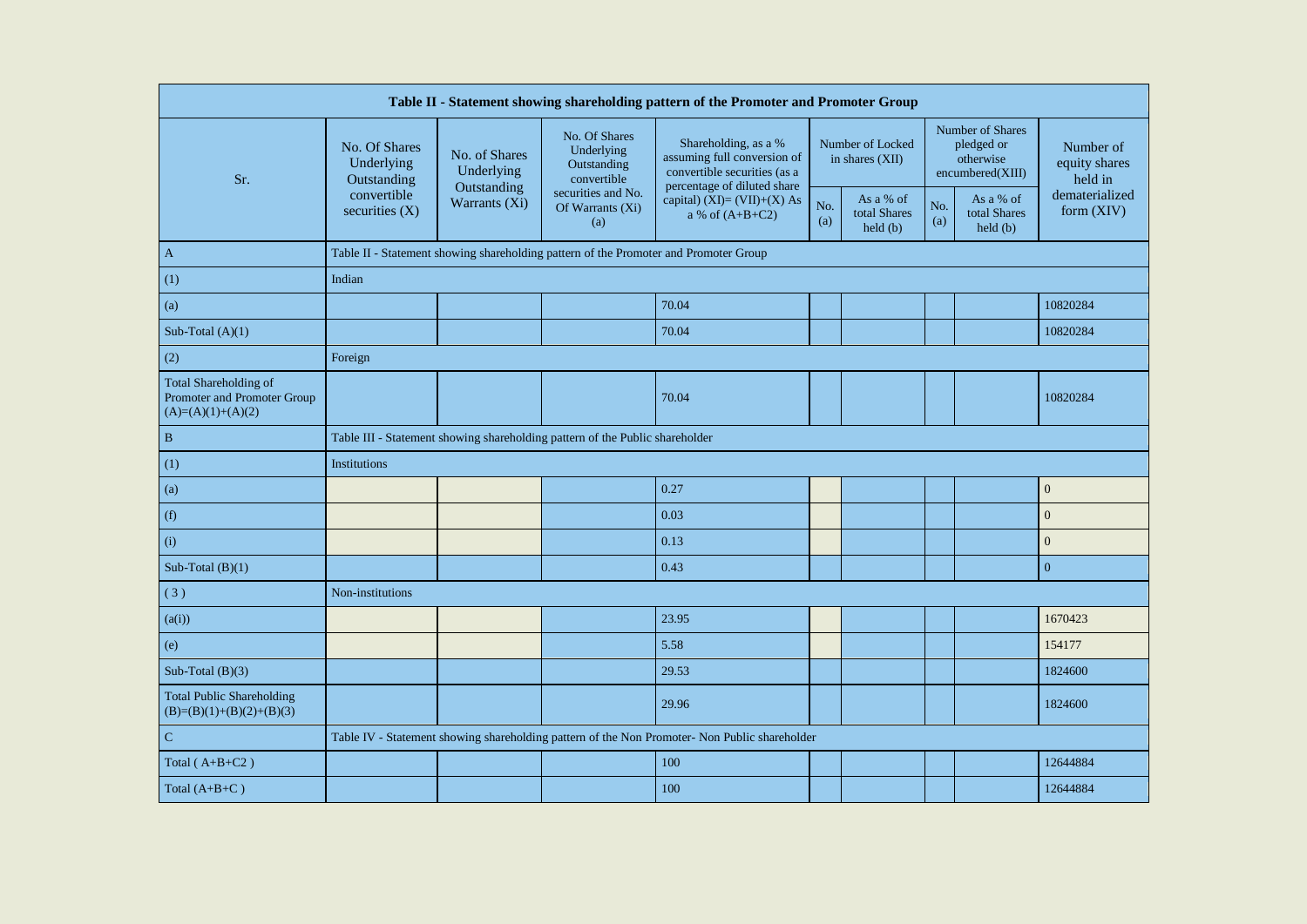|                                                                                                 |                                                   |                                     |                                            | <b>Individuals/Hindu undivided Family</b>        |                                   |                                      |                                                |
|-------------------------------------------------------------------------------------------------|---------------------------------------------------|-------------------------------------|--------------------------------------------|--------------------------------------------------|-----------------------------------|--------------------------------------|------------------------------------------------|
| Searial No.                                                                                     |                                                   | $\overline{2}$                      | $\mathfrak{Z}$                             | $\overline{4}$                                   | $5\overline{)}$                   | 6                                    | $\overline{7}$                                 |
| Name of the<br>Shareholders<br>$\left( \mathrm{I}\right)$                                       | <b>BOMMIDALA</b><br><b>RAMA</b><br><b>KRISHNA</b> | <b>BOMMIDALA</b><br><b>SRINIVAS</b> | <b>BOMMIDALA</b><br><b>KASIVISWANADHAM</b> | <b>BOMMIDALA</b><br><b>SAROJA</b><br><b>DEVI</b> | <b>BOMMIDALA</b><br><b>ANITHA</b> | <b>DEVISETTY</b><br><b>RAMA DEVI</b> | <b>BAYYA</b><br><b>SRINIVASA</b><br><b>RAO</b> |
| PAN $(II)$                                                                                      | ADAPB3514H                                        | ADAPB2985L                          | AETPB2885H                                 | AHRPB1991K                                       | AHLPB0893J                        | ACAPD0918N                           | ACHPB2325E                                     |
| No. of fully<br>paid up equity<br>shares held<br>(IV)                                           | 9866821                                           | 236900                              | 158822                                     | 113716                                           | 406825                            | 3500                                 | 4500                                           |
| No. Of Partly<br>paid-up equity<br>shares held<br>(V)                                           |                                                   |                                     |                                            |                                                  |                                   |                                      |                                                |
| No. Of shares<br>underlying<br>Depository<br>Receipts (VI)                                      |                                                   |                                     |                                            |                                                  |                                   |                                      |                                                |
| Total nos.<br>shares held<br>$(VII) =$<br>$(IV)+(V)+$<br>(VI)                                   | 9866821                                           | 236900                              | 158822                                     | 113716                                           | 406825                            | 3500                                 | 4500                                           |
| Shareholding<br>as a % of total<br>no. of shares<br>(calculated as<br>per SCRR,<br>1957) (VIII) | 63.87                                             | 1.53                                | 1.03                                       | 0.74                                             | 2.63                              | 0.02                                 | 0.03                                           |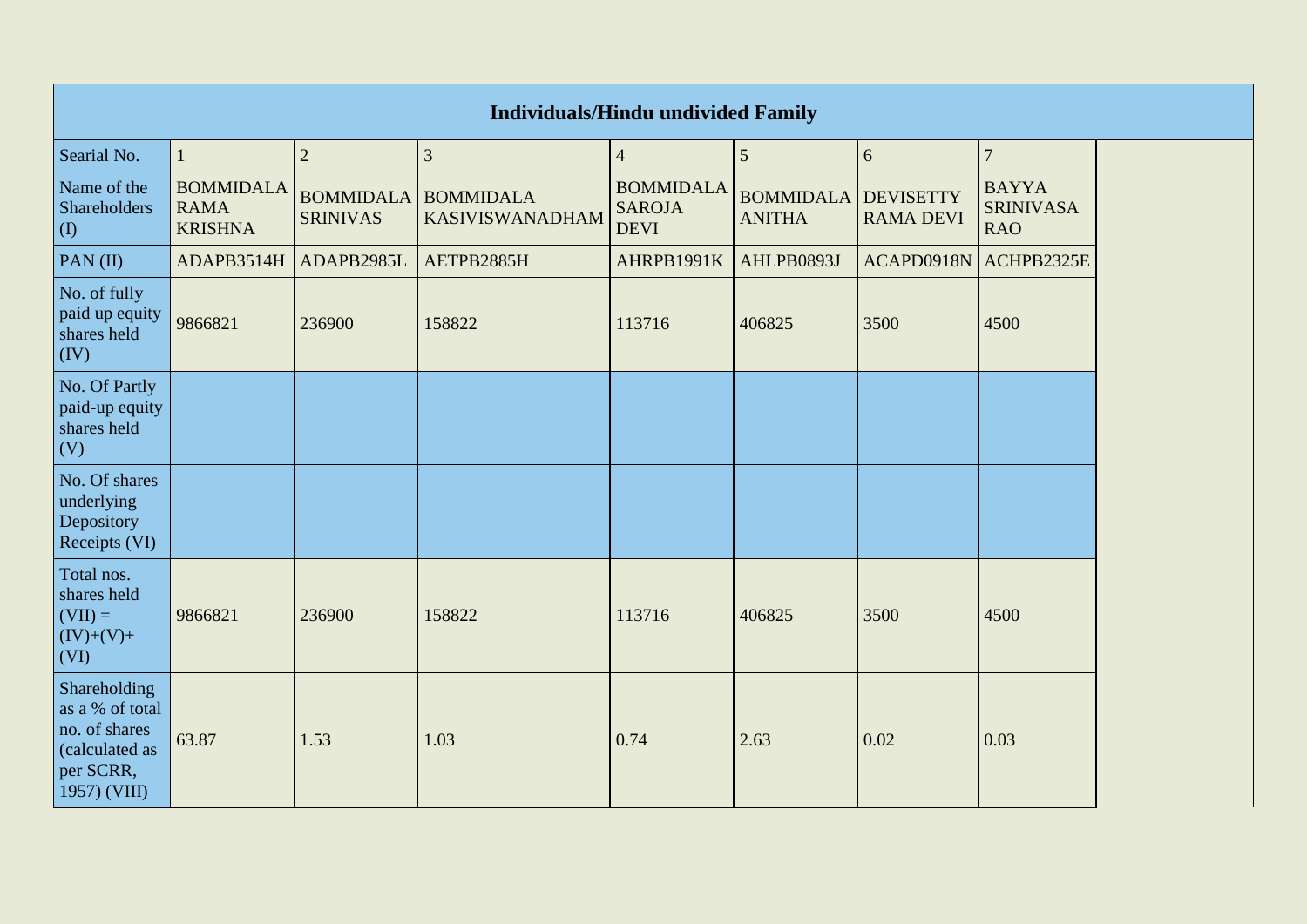| As a % of<br>$(A+B+C2)$                                                                                       |                                                               |        |        |        |        |      |      |
|---------------------------------------------------------------------------------------------------------------|---------------------------------------------------------------|--------|--------|--------|--------|------|------|
|                                                                                                               | Number of Voting Rights held in each class of securities (IX) |        |        |        |        |      |      |
| Class eg:X                                                                                                    | 9866821                                                       | 236900 | 158822 | 113716 | 406825 | 3500 | 4500 |
| Class eg:y                                                                                                    |                                                               |        |        |        |        |      |      |
| Total                                                                                                         | 9866821                                                       | 236900 | 158822 | 113716 | 406825 | 3500 | 4500 |
| Total as a %<br>of Total<br>Voting rights                                                                     | 63.87                                                         | 1.53   | 1.03   | 0.74   | 2.63   | 0.02 | 0.03 |
| No. Of Shares<br>Underlying<br>Outstanding<br>convertible<br>securities $(X)$                                 |                                                               |        |        |        |        |      |      |
| No. of Shares<br>Underlying<br>Outstanding<br>Warrants (Xi)                                                   |                                                               |        |        |        |        |      |      |
| No. Of Shares<br>Underlying<br>Outstanding<br>convertible<br>securities and<br>No. Of<br>Warrants (Xi)<br>(a) |                                                               |        |        |        |        |      |      |
| Shareholding,<br>as a %<br>assuming full<br>conversion of<br>convertible                                      | 63.87                                                         | 1.53   | 1.03   | 0.74   | 2.63   | 0.02 | 0.03 |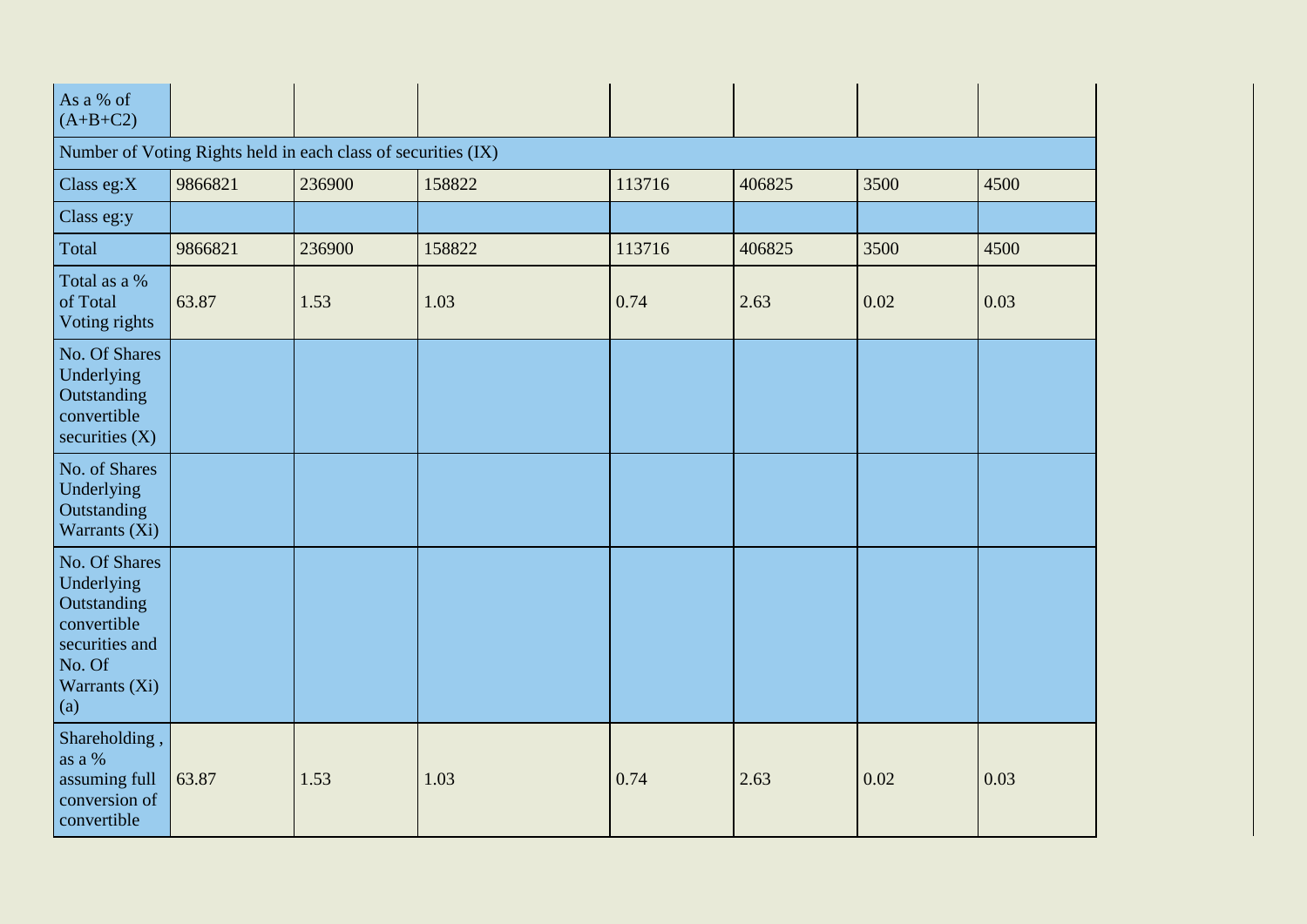| securities (as a<br>percentage of<br>diluted share<br>capital) $(XI)=$<br>$(VII)+(Xi)(a)$<br>As a % of<br>$(A+B+C2)$ |                                                         |        |        |        |        |      |      |
|----------------------------------------------------------------------------------------------------------------------|---------------------------------------------------------|--------|--------|--------|--------|------|------|
|                                                                                                                      | Number of Locked in shares (XII)                        |        |        |        |        |      |      |
| No. $(a)$                                                                                                            |                                                         |        |        |        |        |      |      |
| As a % of<br>total Shares<br>held(b)                                                                                 |                                                         |        |        |        |        |      |      |
|                                                                                                                      | Number of Shares pledged or otherwise encumbered (XIII) |        |        |        |        |      |      |
| No. $(a)$                                                                                                            |                                                         |        |        |        |        |      |      |
| As a % of<br>total Shares<br>held(b)                                                                                 |                                                         |        |        |        |        |      |      |
| Number of<br>equity shares<br>held in<br>dematerialized<br>form $(XIV)$                                              | 9866821                                                 | 236900 | 158822 | 113716 | 406825 | 3500 | 4500 |
| Reason for not providing PAN                                                                                         |                                                         |        |        |        |        |      |      |
| Reason for<br>not providing<br>PAN                                                                                   |                                                         |        |        |        |        |      |      |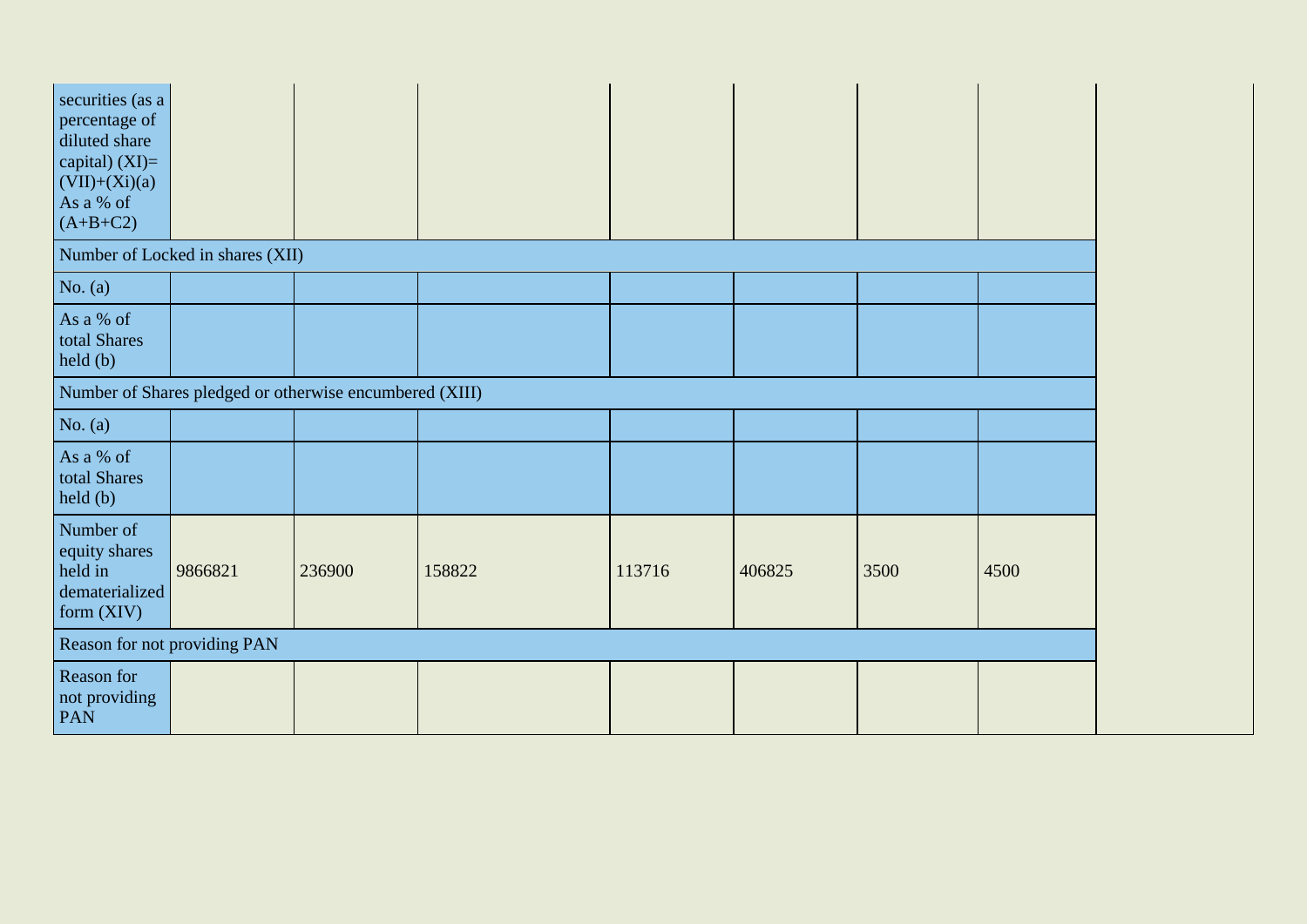|                                                                                                                   |                                      | <b>Individuals/Hindu undivided Family</b> |                                 |                                                     |                          |
|-------------------------------------------------------------------------------------------------------------------|--------------------------------------|-------------------------------------------|---------------------------------|-----------------------------------------------------|--------------------------|
| Searial No.                                                                                                       | 8                                    | 9                                         | 10                              | 11                                                  |                          |
| Name of the Shareholders<br>$\rm (I)$                                                                             | <b>PITCHAIAN</b><br><b>PULIKONDA</b> | <b>POLISETTY</b><br><b>GNANA DEV</b>      | $\mathbf B$<br><b>RAJESWARI</b> | <b>POLISETTY</b><br><b>EKANADHA</b><br><b>GUPTA</b> | Click here<br>to go back |
| PAN $(II)$                                                                                                        | ADKPP7277R                           | AENPP0508F                                | BAAPB0667H                      | AAGHP3061E                                          | Total                    |
| No. of fully paid up equity<br>shares held (IV)                                                                   | 5000                                 | 14200                                     | 5000                            | 5000                                                | 10820284                 |
| No. Of Partly paid-up<br>equity shares held (V)                                                                   |                                      |                                           |                                 |                                                     |                          |
| No. Of shares underlying<br>Depository Receipts (VI)                                                              |                                      |                                           |                                 |                                                     |                          |
| Total nos. shares held (VII)<br>$= (IV)+(V)+(VI)$                                                                 | 5000                                 | 14200                                     | 5000                            | 5000                                                | 10820284                 |
| Shareholding as a % of<br>total no. of shares<br>(calculated as per SCRR,<br>1957) (VIII) As a % of<br>$(A+B+C2)$ | 0.03                                 | 0.09                                      | 0.03                            | 0.03                                                | 70.04                    |
| Number of Voting Rights held in each class of securities (IX)                                                     |                                      |                                           |                                 |                                                     |                          |
| Class eg: $X$                                                                                                     | 5000                                 | 14200                                     | 5000                            | 5000                                                | 10820284                 |
| Class eg:y                                                                                                        |                                      |                                           |                                 |                                                     |                          |
| Total                                                                                                             | 5000                                 | 14200                                     | 5000                            | 5000                                                | 10820284                 |
| Total as a % of Total<br>Voting rights                                                                            | 0.03                                 | 0.09                                      | 0.03                            | 0.03                                                | 70.04                    |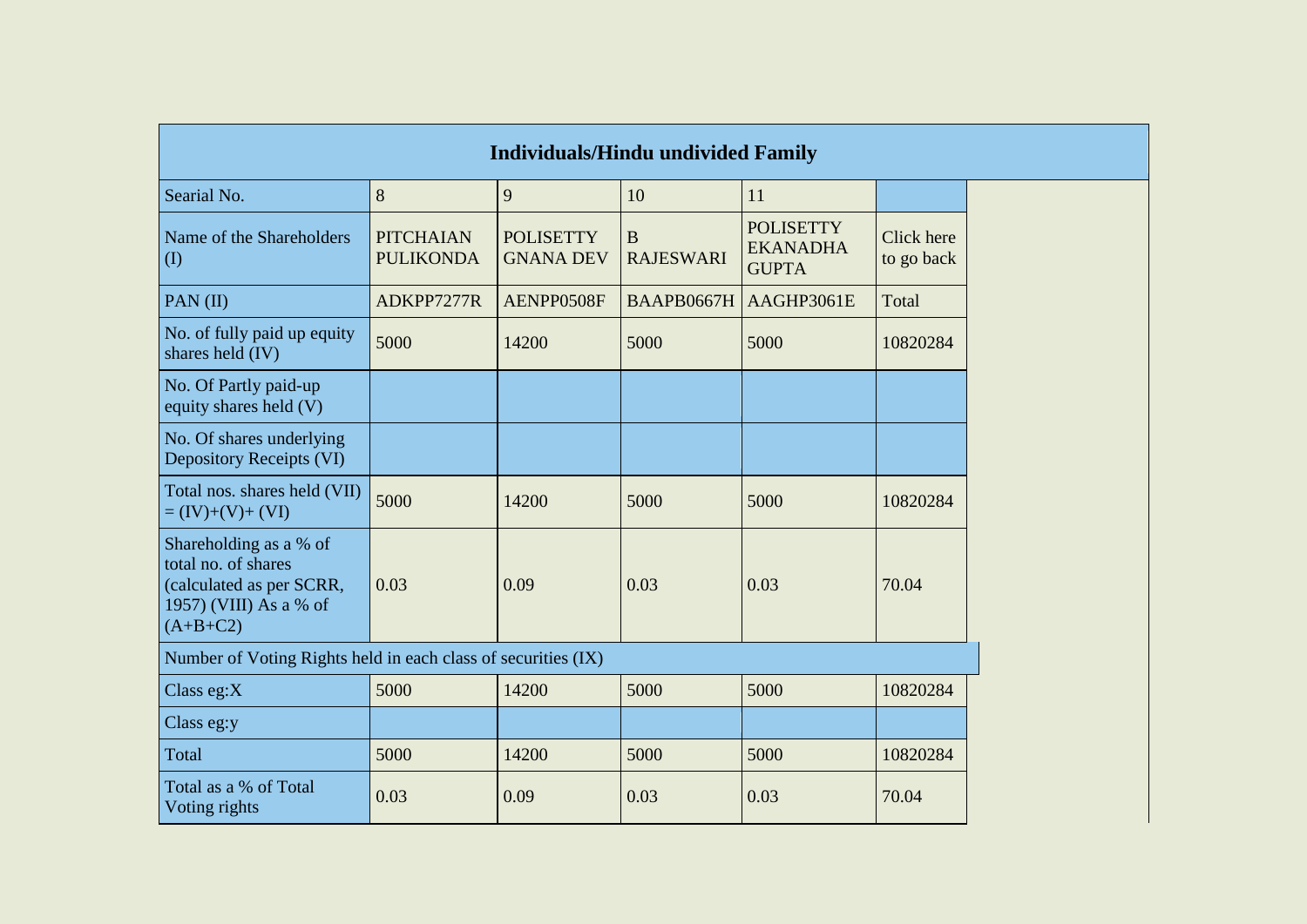| No. Of Shares Underlying<br><b>Outstanding convertible</b><br>securities $(X)$                                                                                                |      |       |      |      |          |
|-------------------------------------------------------------------------------------------------------------------------------------------------------------------------------|------|-------|------|------|----------|
| No. of Shares Underlying<br><b>Outstanding Warrants (Xi)</b>                                                                                                                  |      |       |      |      |          |
| No. Of Shares Underlying<br><b>Outstanding convertible</b><br>securities and No. Of<br>Warrants $(Xi)$ (a)                                                                    |      |       |      |      |          |
| Shareholding, as a %<br>assuming full conversion of<br>convertible securities (as a<br>percentage of diluted share<br>capital) $(XI) = (VII)+(Xi)(a)$<br>As a % of $(A+B+C2)$ | 0.03 | 0.09  | 0.03 | 0.03 | 70.04    |
| Number of Locked in shares (XII)                                                                                                                                              |      |       |      |      |          |
| No. (a)                                                                                                                                                                       |      |       |      |      |          |
| As a % of total Shares held<br>(b)                                                                                                                                            |      |       |      |      |          |
| Number of Shares pledged or otherwise encumbered (XIII)                                                                                                                       |      |       |      |      |          |
| No. (a)                                                                                                                                                                       |      |       |      |      |          |
| As a % of total Shares held<br>(b)                                                                                                                                            |      |       |      |      |          |
| Number of equity shares<br>held in dematerialized form<br>(XIV)                                                                                                               | 5000 | 14200 | 5000 | 5000 | 10820284 |
| Reason for not providing PAN                                                                                                                                                  |      |       |      |      |          |
| Reason for not providing<br><b>PAN</b>                                                                                                                                        |      |       |      |      |          |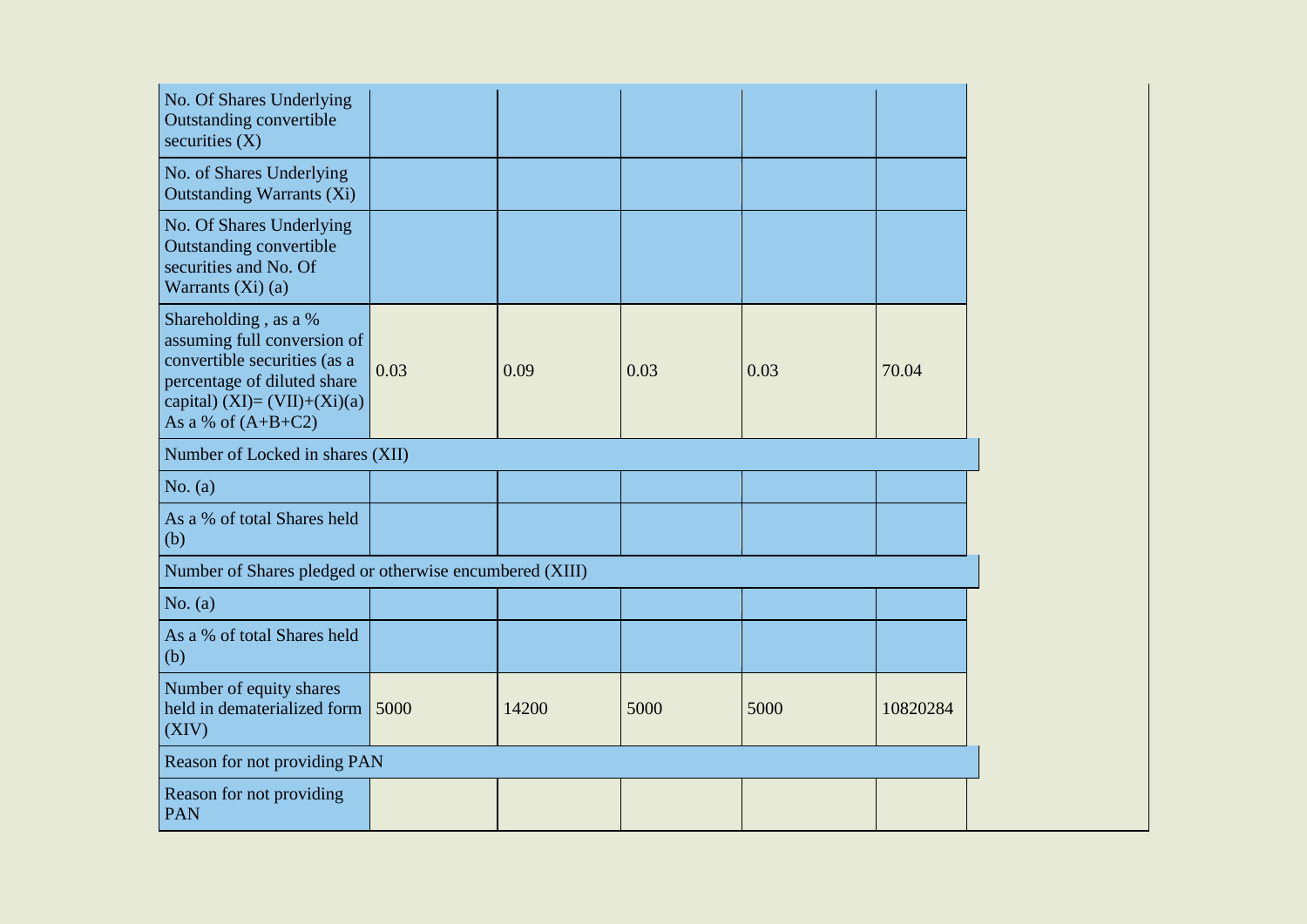| Any Other (specify)                                                                                         |                        |                            |                         |                            |                          |  |  |  |
|-------------------------------------------------------------------------------------------------------------|------------------------|----------------------------|-------------------------|----------------------------|--------------------------|--|--|--|
| Searial No.                                                                                                 | $\mathbf{1}$           | $\overline{2}$             | 3                       | $\overline{4}$             |                          |  |  |  |
| Category                                                                                                    | Foreign<br>Individuals | Clearing<br><b>Members</b> | $NRI-$<br>Non-<br>Repat | <b>Bodies</b><br>Corporate |                          |  |  |  |
| Category / More than 1 percentage                                                                           | Category               | Category                   | Category                | Category                   |                          |  |  |  |
| Name of the Shareholders (I)                                                                                |                        |                            |                         |                            | Click here<br>to go back |  |  |  |
| PAN $(II)$                                                                                                  |                        |                            |                         |                            | Total                    |  |  |  |
| No. of the Shareholders (I)                                                                                 | 70                     | $\mathbf{1}$               | $\overline{2}$          | 117                        | 190                      |  |  |  |
| No. of fully paid up equity shares held (IV)                                                                | 158912                 | 79                         | 300                     | 703386                     | 862677                   |  |  |  |
| No. Of Partly paid-up equity shares held (V)                                                                |                        |                            |                         |                            |                          |  |  |  |
| No. Of shares underlying Depository<br>Receipts (VI)                                                        |                        |                            |                         |                            |                          |  |  |  |
| Total nos. shares held $(VII) = (IV)+(V)+$<br>(VI)                                                          | 158912                 | 79                         | 300                     | 703386                     | 862677                   |  |  |  |
| Shareholding as a % of total no. of shares<br>(calculated as per SCRR, 1957) (VIII) As a<br>% of $(A+B+C2)$ | 1.03                   | $\overline{0}$             | $\overline{0}$          | 4.55                       | 5.58                     |  |  |  |
| Number of Voting Rights held in each class of securities (IX)                                               |                        |                            |                         |                            |                          |  |  |  |
| Class eg: X                                                                                                 | 158912                 | 79                         | 300                     | 703386                     | 862677                   |  |  |  |
| Class eg:y                                                                                                  |                        |                            |                         |                            |                          |  |  |  |
| Total                                                                                                       | 158912                 | 79                         | 300                     | 703386                     | 862677                   |  |  |  |
| Total as a % of Total Voting rights                                                                         | 1.03                   | $\overline{0}$             | $\overline{0}$          | 4.55                       | 5.58                     |  |  |  |